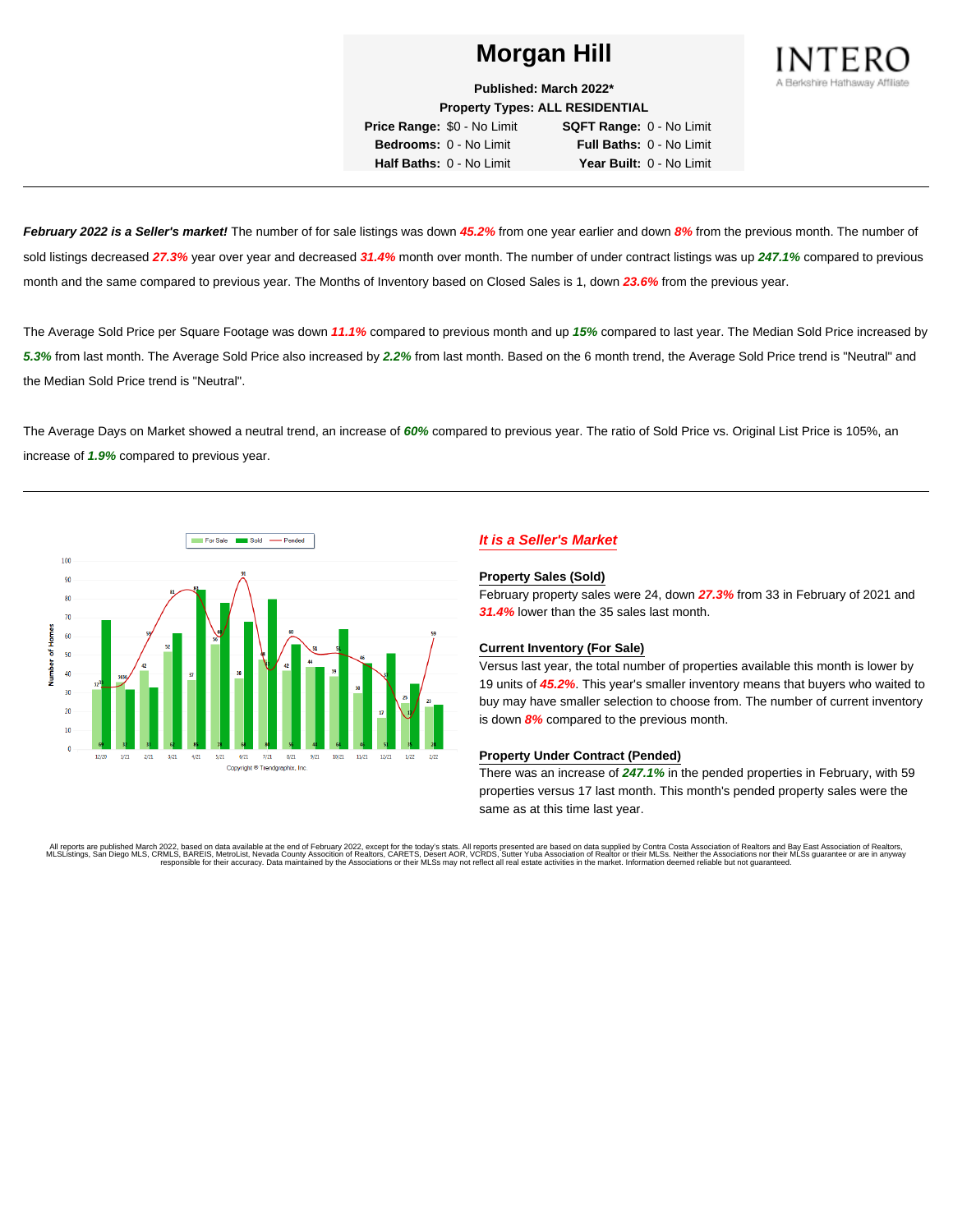

**Property Types: ALL RESIDENTIAL**

**Price Range:** \$0 - No Limit **SQFT Range:** 0 - No Limit

**Bedrooms:** 0 - No Limit **Full Baths:** 0 - No Limit **Half Baths:** 0 - No Limit **Year Built:** 0 - No Limit

# **The Average Sold Price per Square Footage is Neutral\***

The Average Sold Price per Square Footage is a great indicator for the direction of property values. Since Median Sold Price and Average Sold Price can be impacted by the 'mix' of high or low end properties in the market, the Average Sold Price per Square Footage is a more normalized indicator on the direction of property values. The February 2022 Average Sold Price per Square Footage of \$592 was down **11.1%** from \$666 last month and up **15%** from \$515 in February of last year.

\* Based on 6 month trend – Appreciating/Depreciating/Neutral





## **The Days on Market Shows Neutral Trend\***

The average Days on Market (DOM) shows how many days the average property is on the market before it sells. An upward trend in DOM trends to indicate a move towards more of a Buyer's market, a downward trend indicates a move towards more of a Seller's market. The DOM for February 2022 was 24, up **84.6%** from 13 days last month and up **60%** from 15 days in February of last year.

## **The Sold/Original List Price Ratio is Rising\*\***

The Sold Price vs. Original List Price reveals the average amount that sellers are agreeing to come down from their original list price. The lower the ratio is below 100% the more of a Buyer's market exists, a ratio at or above 100% indicates more of a Seller's market. This month Sold Price vs. Original List Price of 105% is the same as last month and up from **1.9%** % in February of last year.

\* Based on 6 month trend – Upward/Downward/Neutral

\*\* Based on 6 month trend - Rising/Falling/Remains Steady

All reports are published March 2022, based on data available at the end of February 2022, except for the today's stats. All reports presented are based on data supplied by Contra Costa Association of Realtors and Bay East

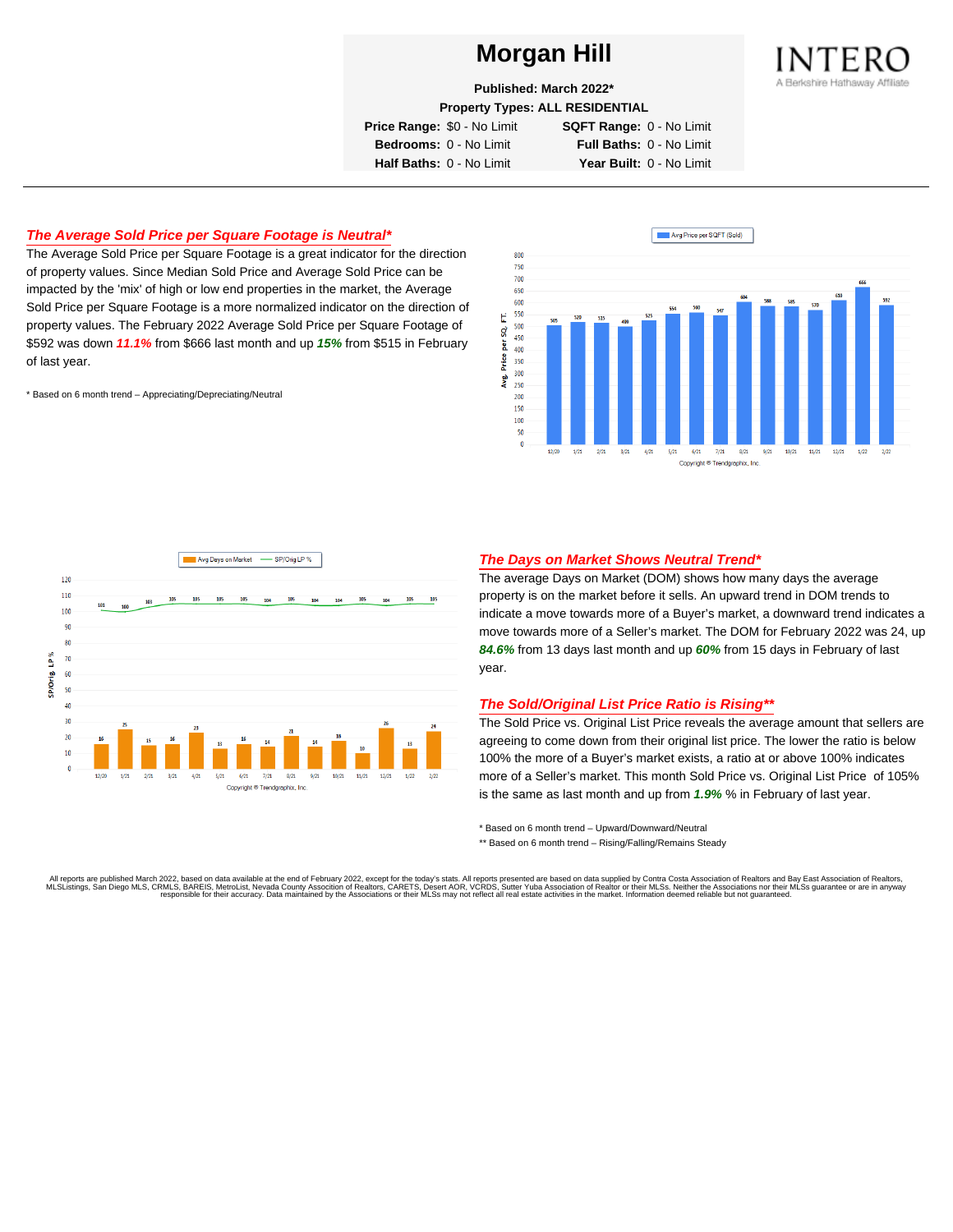

**Published: March 2022\***

**Property Types: ALL RESIDENTIAL**

**Price Range:** \$0 - No Limit **SQFT Range:** 0 - No Limit

**Bedrooms:** 0 - No Limit **Full Baths:** 0 - No Limit **Half Baths:** 0 - No Limit **Year Built:** 0 - No Limit

# **The Average For Sale Price is Neutral\***

The Average For Sale Price in February was \$1,986,000, up **19.9%** from \$1,657,000 in February of 2021 and down **3%** from \$2,048,000 last month.

# **The Average Sold Price is Neutral\***

The Average Sold Price in February was \$1,422,000, up **21.1%** from \$1,174,000 in February of 2021 and up **2.2%** from \$1,392,000 last month.

#### **The Median Sold Price is Neutral\***

The Median Sold Price in February was \$1,263,000, up **12.3%** from \$1,125,000 in February of 2021 and up **5.3%** from \$1,200,000 last month.

\* Based on 6 month trend – Appreciating/Depreciating/Neutral





# **It is a Seller's Market\***

A comparatively lower Months of Inventory is more beneficial for sellers while a higher months of inventory is better for buyers.

\*Buyer's market: more than 6 months of inventory Seller's market: less than 3 months of inventory Neutral market: 3 – 6 months of inventory

#### **Months of Inventory based on Closed Sales**

The February 2022 Months of Inventory based on Closed Sales of 1 was decreased by **23.6%** compared to last year and up **42%** compared to last month. February 2022 is Seller's market.

#### **Months of Inventory based on Pended Sales**

The February 2022 Months of Inventory based on Pended Sales of 0.4 was decreased by **42.1%** compared to last year and down **74.8%** compared to last month. February 2022 is Seller's market.

. All reports are published March 2022, based on data available at the end of February 2022, except for the today's stats. All reports presented are based on data supplied by Contra Costa Association of Realtors, San Bread responsible for their accuracy. Data maintained by the Associations or their MLSs may not reflect all real estate activities in the market. Information deemed reliable but not guaranteed.